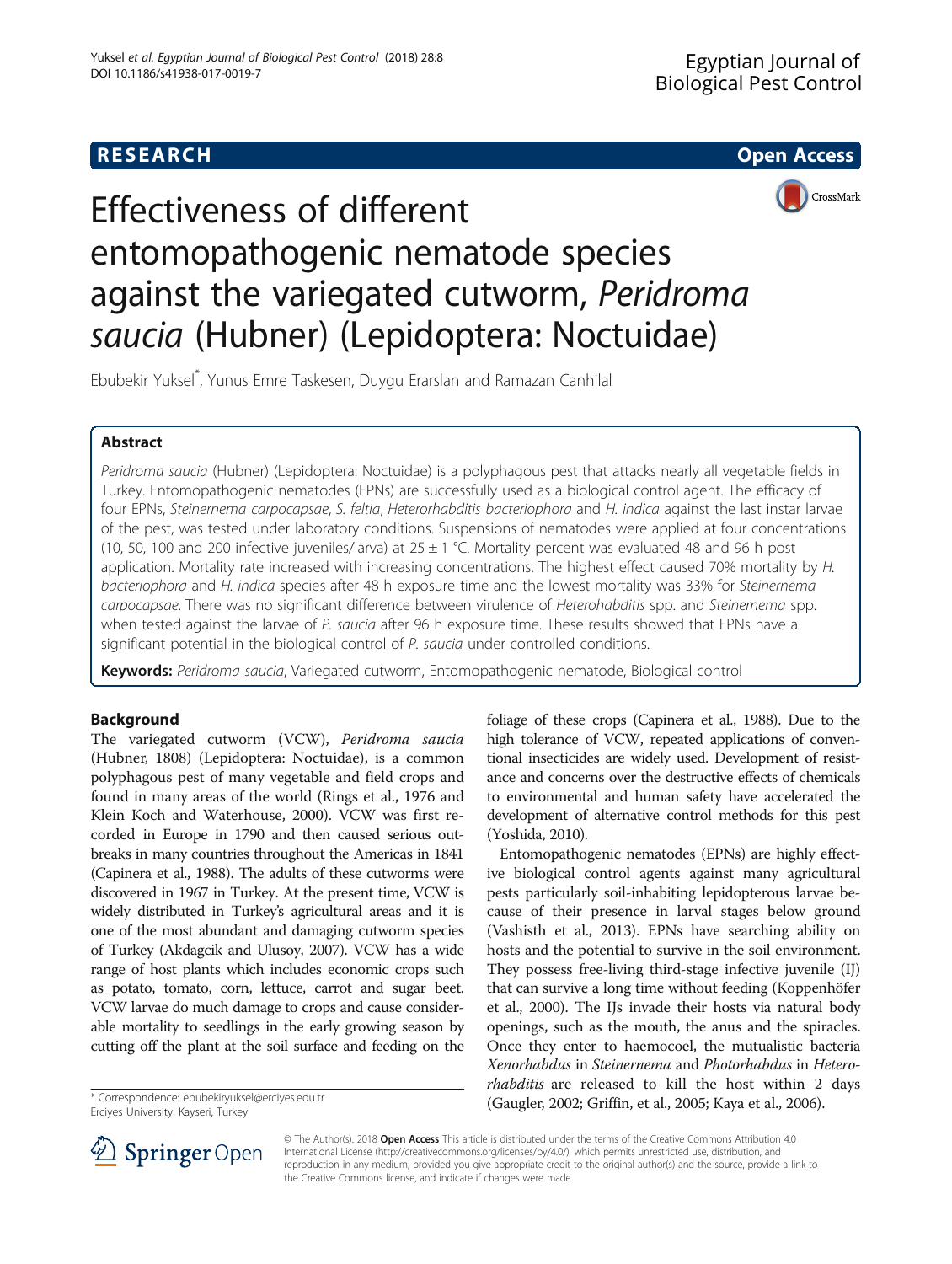EPNs that infect insects have received considerable attention by scientists for their potential in the biological management of many agricultural pests (Gaugler, [1981;](#page-2-0) Gaugler and Kaya, [1990](#page-2-0); Georgis et al., [2006;](#page-2-0) Koppenhöfer et al., [2000;](#page-3-0) Smart Jr, [1995](#page-3-0)). Many studies have been started for testing the pathogenicity of these indigenous EPN species all over the world (Ozer et al., [1995;](#page-3-0) Kepenekci, [2002;](#page-3-0) Hazir et al., [2003](#page-2-0); Unlu et al., [2007](#page-3-0) and Erbas et al., [2013\)](#page-2-0). There are some differences known in terms of survival, pathogenicity and host range between indigenous and non-indigenous EPN species (Lacey and Georgis, [2012](#page-3-0)). Indigenous species of EPNs may be more successful in biocontrol as a consequence of compatibility to native habitats (Goudarzi et al., [2015](#page-2-0)).

The aim of this study is to evaluate the effect of four Turkish species of EPNs for the biological control of the variegated cutworm (VCW), P. saucia, under laboratory conditions.

### Materıals and methods

#### Insect culture

Healthy VCW larvae were collected on a regular basis from different vegetable fields throughout the vicinity of Central Anatolia and Mediterranean Region, Turkey. For the experiment, larvae were reared on lettuce. P. saucia was established in a growth chamber at a temperature of  $25 \pm 1$  °C, relative humidity of 60% and a photoperiod of 16:8 (L:D) (Scott-Dupree et al., [2008](#page-3-0)). Healthy last instar larvae were selected to be used for testing the virulent effects of the nematodes in a doseresponse experiment.

#### Entomopathogenic nematodes

Four indigenous nematode isolates of Heterorhabditis bacteriophora FLH-3-H, H. indica 216-H, Steinernema feltiae Y29-S and S. carpocapsae E76-S were collected during the surveys conducted in Adana and Kahramanmaras provinces [in the Mediterranean region](http://scholar.google.com.tr/scholar?q=in+the+central+anatolia+region+of+Turkey&hl=tr&as_sdt=0&as_vis=1&oi=scholart&sa=X&ved=0ahUKEwiY2KTBtIjSAhVEnBoKHQRHAGoQgQMIFzAA) [of Turkey.](http://scholar.google.com.tr/scholar?q=in+the+central+anatolia+region+of+Turkey&hl=tr&as_sdt=0&as_vis=1&oi=scholart&sa=X&ved=0ahUKEwiY2KTBtIjSAhVEnBoKHQRHAGoQgQMIFzAA)

#### Pathogenicity test

Nematode pathogenicity was tested against last instar larvae of P. saucia in a Petri dish arena. In order to avoid cannibalism, only one last instar larva was placed on two moist filter papers in each  $100 \times 15$  mm Petri dish inoculated with 1 ml of water containing different concentrations of IJs (10, 50, 100 and 200 IJs/larva). Each nematode concentration was tested against ten P. saucia larvae and replicated for three times. Control plates were treated with distilled water only. Petri dishes were kept at  $25 \pm 1$  °C. The number of dead larvae was recorded at two different exposure times (48 and 96 h) and dead insects were dissected to determine whether nematodes were present or not.

#### Statistical analysis

Data was evaluated without being regulated by the Abbott formula because there was no mortality in control plates (Abbott, [1925\)](#page-2-0). Statistical analyses were carried out by SAS software (Version 9.1.3; SAS Institute, Cary, NC [\(1990\)](#page-3-0)). The experiment was established in a completely randomized design with a factorial treatment arrangement consisting of four nematode species and four application rates. Mean values were separated using Tukey Multiple Range Test  $(P < 0.05)$ .

### Results and discussion

The virulence of four indigenous nematode species against last larval instar of P. saucia was evaluated in a laboratory experiment. Results revealed that all EPN species had the ability to kill and reproduce in P. saucia larvae by sickening them. All EPN species tested and application concentrations significantly affected the mortality rates  $(F: 27.85, df: 3, P < 0.001$ for EPN species and F: 18.12,  $df: 3$ ,  $P < 0.001$  for application of the tested concentrations after 48 h; F: 5.14, *df*: 3,  $P < 0.05$  for EPN species and *F*: 1.30, *df*: 3,  $P < 0.05$  for application of concentrations after 96 h). No significant differences were noted statistically in mortality rates caused by the concentrationsnematode interaction.

Mortality rates have increased generally with increasing concentrations. H. bacteriophora and H. indica strains showed higher effects at all application concentrations than S. feltiae and S. carpocapsae strains at the first exposure time  $(48 \text{ h})$  except H. indica and S. carpocapsae at 10 IJs/larva concentrations. The highest larval mortality was achieved when EPNs were applied at the concentrations of 200 IJs/larva after 48 h (Table [1](#page-2-0)). However, after the second exposure time (96 h), generally no differences were found among strains except 10 IJs/larva concentrations.

All EPN species tested showed a great mortality at the lowest concentration of 10 IJs/larva after 96 h of exposure time and at least 80% of P. saucia were killed by S. feltiae Y29-S strain. The difference in mortality between H. bacteriophora FLH-3-H (100%) and S. feltiae Y29-S (80%) was statistically significant. At the exposure time of 48 h, the highest mortality rate was induced by H. indica isolate, while the lowest one was determined by S. carpocapsae isolate at the concentrations of 10 and 50 IJs/larva. Only the mortality produced by *S. carpocapsae* E76-S was different than the one by  $H$ . *indica* 216-H significantly at the concentration of 10 IJs/larva, but at 50 IJs/ larva concentrations, they were divided into two groups which statistically differed when compared to each other. The interaction effect of the different entomopathogenic species and the concentrations on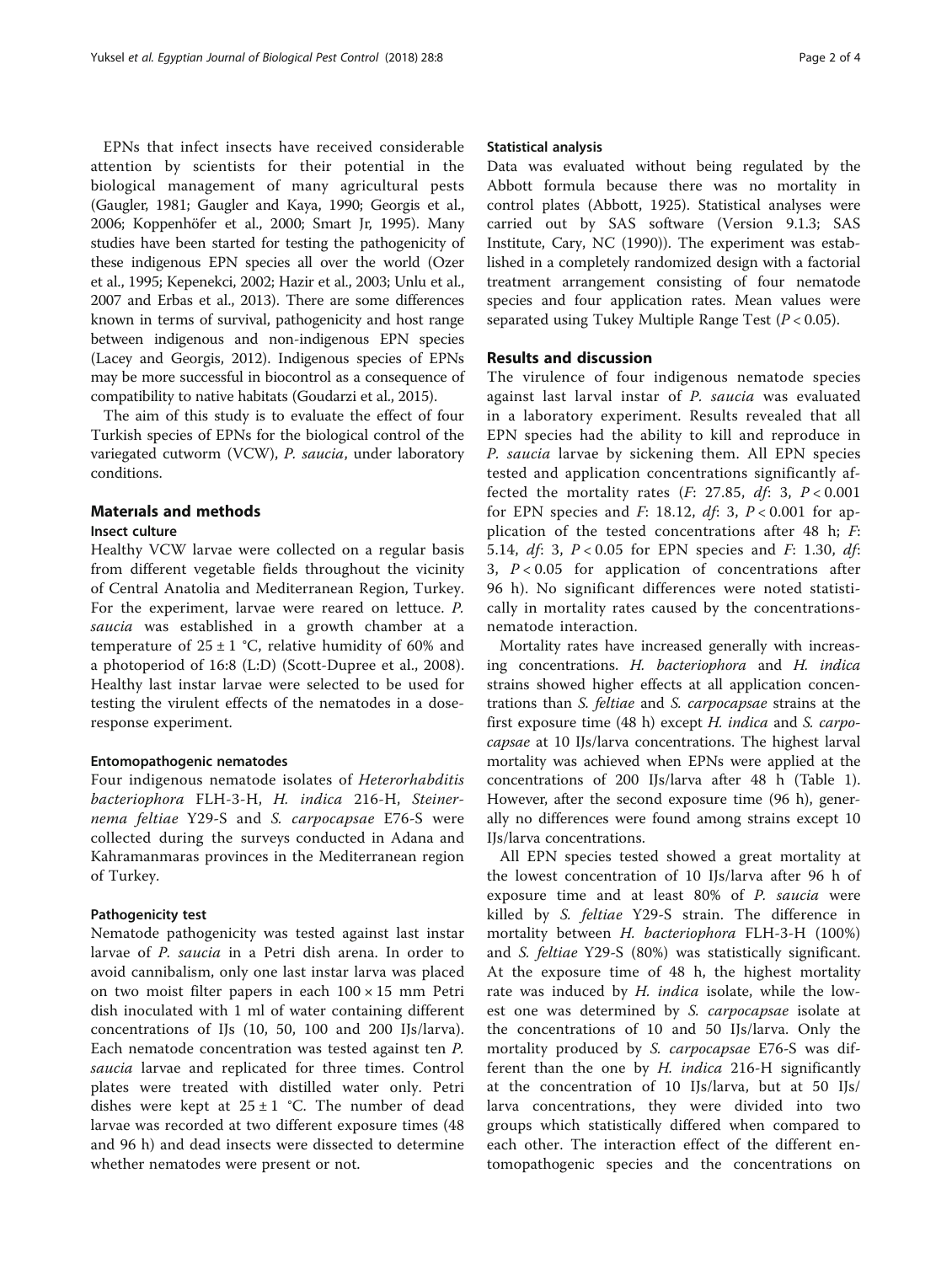| <b>EPNs</b> | Mortality rates of P. saucia larvae <sup>a</sup> |         |                 |         |                  |         |               |         |
|-------------|--------------------------------------------------|---------|-----------------|---------|------------------|---------|---------------|---------|
|             | 10 <sup>b</sup>                                  |         | 50 <sup>b</sup> |         | 100 <sup>L</sup> |         | $200^{\circ}$ |         |
|             | 48 h                                             | 96 h    | 48 h            | 96 h    | 48 h             | 96 h    | 48 h          | 96 h    |
| H.b.FLH-3-H | 26.66ab                                          | 100.00a | 66.66a          | 100.00a | 86.66a           | 100.00a | 100.00a       | 100.00a |
| S.f. Y29-S  | 20.00ab                                          | 80.00b  | 26.66b          | 100.00a | 33.33b           | 100.00a | 66.66b        | 100.00a |
| S.c. E76-S  | 13.33b                                           | 93.33ab | 13.33b          | 100.00a | 40.00b           | 100.00a | 66.66b        | 100.00a |
| H. i. 216-H | 33.33a                                           | 93.33ab | 73.33a          | 100.00a | 73.33a           | 100.00a | 100.00a       | 100.00a |

<span id="page-2-0"></span>Table 1 The effect of different concentrations of EPNs on the mortality of last instar larvae of P. saucia for 48 and 96 h post application at  $25 \pm 1$  °C

H.b.FLH-3-H, Heterorhabditis bacteriophora FLH-3-H isolate; S.f. Y29-S, Steinernema feltiae Y29-S isolate; S.c. E76-S, S. carpocapsae E76-S isolate; H. i. 216-H, H. indica 216-H isolate

a<br>Mean values followed by different lowercase letters in the same column are significantly different according to Tukey's test (P<0.05)<br>PThe number of infective juveniles for each lange <sup>b</sup>The number of infective juveniles for each larva

larval infection were not significant after exposure for 96 h at 50, 100 and 200 IJs/larva. The most virulent species was H. bacteriophora at the lowest IJ concentration of 100% mortality after 96 h of exposure time followed by S. carpocapsae and H. indica with 93.3% mortality (Table 1).

S. carpocapsae and S. feltiae caused equal mortality in the last instar larvae which was less virulent than H. bacteriophora and H. indica, at a concentration of 200 IJs/larva over the exposure time of 48 h (Table 1).

In a laboratory experiment, Heterorhabditis spp. proved to be more efficient in suppressing P. saucia. Increase in the time of exposure caused more mortality to last instar P. saucia larvae by all the tested nematode species (Table 1). Similar studies have been carried out to evaluate the effectiveness of EPNs against P. saucia larvae where it was revealed that EPNs have great potential for the management of P. saucia larvae (Yoshida, [2010](#page-3-0); Morris and Converse, [2012](#page-3-0)). The pathogenicity of steirnematid and heterorhabditid nematode species against P. saucia larvae was variable in previous studies. Morris and Converse [\(2012\)](#page-3-0) exposed P. saucia larvae to six strains of steirnematid and two species of heterorhabditid nematodes in the soil surface. S. feltiae was found as the most virulent nematodes while the heterorhabditid nematodes were the best performing species in our study. The pathogenicity of 17 Japanese isolates of EPNs was tested against the middle instar larvae of P. saucia in a laboratory experiment at different temperatures. Three isolates belonging to S. feltiae caused 70% average mortality at 25 °C which is similar to our study (Yoshida, [2010\)](#page-3-0).

### Conclusions

Under laboratory conditions in the petri dish experiment, the heterorhabditid nematodes proved a more effective control of P. saucia larvae and increase in time of exposure led to more mortality of the tested nematode species. More studies are needed to determine the real

potential of these four indigenous EPNs both in the open field and greenhouse environments to be included in biological control programs of P. saucia.

#### Authors' contributions

EY carried out the laboratory studies and drafted the manuscript. All authors read and approved the final manuscript.

#### Competing interests

The authors declare that they have no competing interests.

### Publisher's Note

Springer Nature remains neutral with regard to jurisdictional claims in published maps and institutional affiliations.

#### Received: 7 July 2017 Accepted: 6 December 2017 Published online: 30 January 2018

#### References

- Abbott WS (1925) A method of computing the effectiveness of an insecticide. J Econ Entomol 18:265–267
- Akdagcik Z, Ulusoy MR (2007) Insect pests on broccoli (Brassica oleracea L. Var. italica) in Cukurova region. JAgric Fac CU 22(1):119–124
- Capinera JL, Pelissier D, Menout GS, Epsky ND (1988) Control of black cutworm, Agrotis ipsilon (Lepidoptera: Noctuidae), with entomogenous nematodes (Nematoda: Steinernematidae, Heterorhabditidae). J Invertebr Pathol 52(3): 427–435
- Erbas Z, Gokce C, Hazir S, Demirbag Z, Demir I (2013) Isolation and identification of entomopathogenic nematodes (Nematoda:Rhabditida) from the eastern Black Sea region and their biocontrol potential against Melolontha melolontha (Coleoptera: Scarabaeidae) larvae. Turk J Agric For 38(2):187–197
- Gaugler R (1981) Biological control potential of neoaplectanid nematodes. J Nematol 13(3):241
- Gaugler R (2002) Entomopathogenic nematology. CABI Publishing, Wallingford, 393
- Gaugler R, Kaya HK (1990) Entomopathogenic nematodes in biological control. CRC press, Boca Raton, 365
- Georgis R, Koppenhöfer AM, Lacey LA, Belair G, Duncan LW, Grewal PS, Samish M, Tan L, Torr P, Van Tol RWHM (2006) Successes and failures in the use of parasitic nematodes for pest control. Biol Control 38:103–123
- Goudarzi M, Moosavi MR, Asadi R (2015) Effects of entomopathogenic nematodes, Heterorhabditis bacteriophora (Poinar) and Steinernema carpocapsae (Weiser), in biological control of Agrotis segetum (Denis & Schiffermuller)(Lepidoptera: Noctuidae). Turk entomol derg 39(3):239–250
- Griffin CT, Boemare NE, Lewis EE (2005) Biology and behaviour. In: Grewal PS, Ehlers R-U, Shapiro-Ilan DI (eds) Nematodes as biocontrol agents, pp. 47-64. CAB International Pubs, Wallingford, p 479
- Hazir S, Kaya HK, Stock SP, Keskin N (2003) Entomopathogenic nematodes (Steinernematidae and Heterorhabditidae) for biological control of soil pests. Turkish J Biol 27(4):181–202